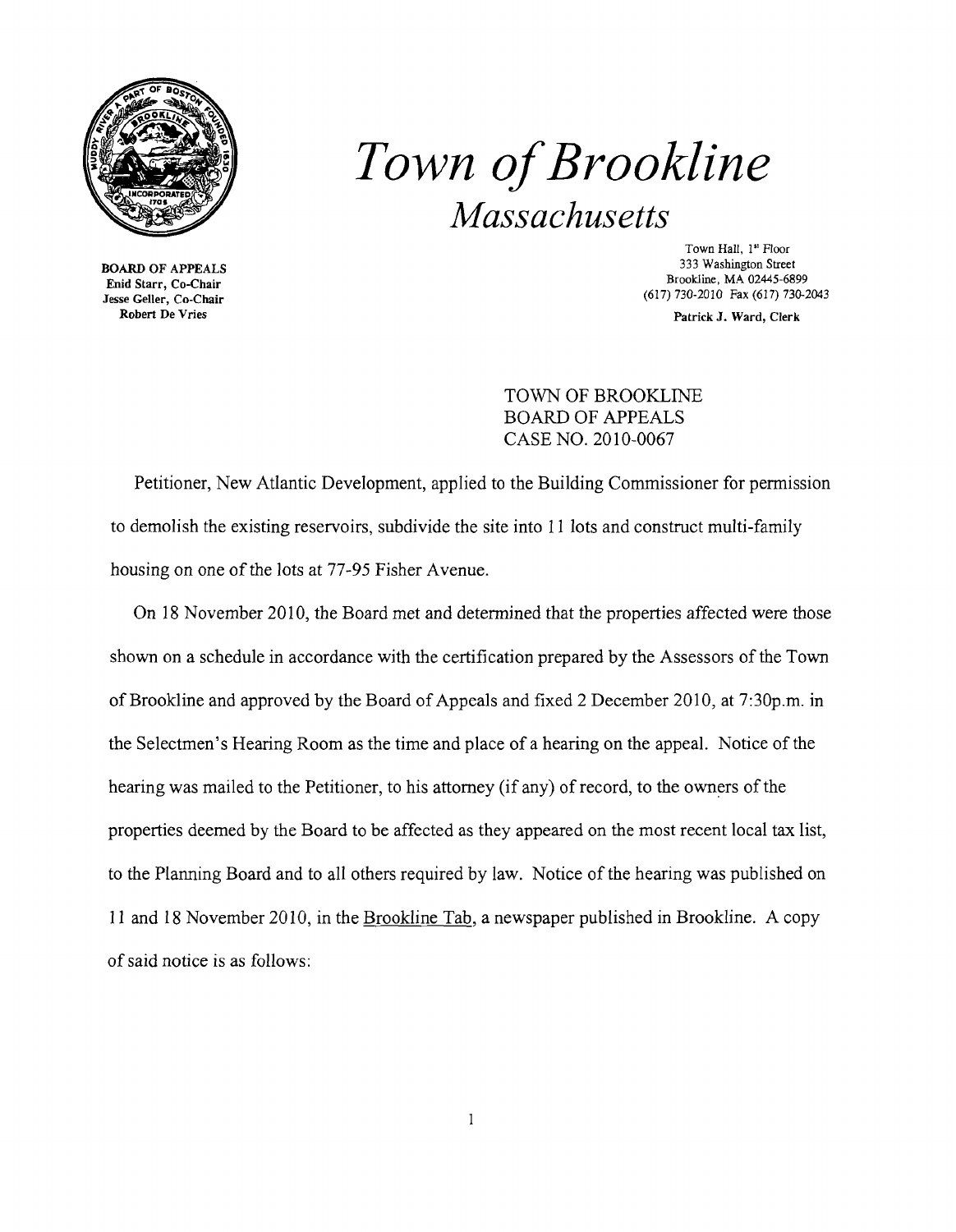#### NOTICE OF HEARING

Pursuant to M.G.L. C. 39, sections 23A & 23B, the Board of Appeals will conduct a public hearing to discuss the following case:

Petitioner: New Atlantic Development Owner: Town of Brookline

Location of Premises: 75-99 Fisher Avenue Date of Hearing: December 02, 2010 Time of Hearing: 7:30 PM Place of Hearing: Selectmen's Hearing Room, 6th. floor

A public hearing will be held for a variance and/or special permit from:

### 1. 5.06.4.e; Fisher Hill Town-Owned Reservoir Site Mixed Income Housing Overlay, special permit required.

- 2. 5.06.4.e.6.a.1; Total Gross Floor Area Permitted; variance required.
- 3. 5.09.2.d&l; Design Review, Major Impact Project, special permit required.

Ofthe Zoning By-Law to subdivide the site into eleven lots, and construct multi-family housing on one of the lots and single family homes on the other ten lots at 75-99 Fisher Avenue.

Said premise located in the Fisher Hill Town-Owned Reservoir Site Mixed Income Housing Overlay district.

*Hearings, once opened, may be continued by the Chair to a date and time certain. No further notice will be mailed to abutters or advertised in the TAB. Questions regarding whether a hearing has been continued, or the date and time ofany hearing may be directed to the Zoning Administrator at* 617-734-2134 *or check meeting calendar at:http://calendars.town.brookline.ma.usIMasterTownCalandarl?FormID=*158.

*The Town of Brookline does not discriminate on the basis of disability in admission to, access to, or operations ofits programs, services or activities. Individuals who need auxiliary aids for*  effective communication in programs and services of the Town of Brookline are invited to make *their needs known to the ADA Coordinator, Stephen Bressler, Town of Brookline, 11 Pierce Street, Brookline, MA 02445. Telephone:* (617) *730-2330; TDD* (617) *730-2327.*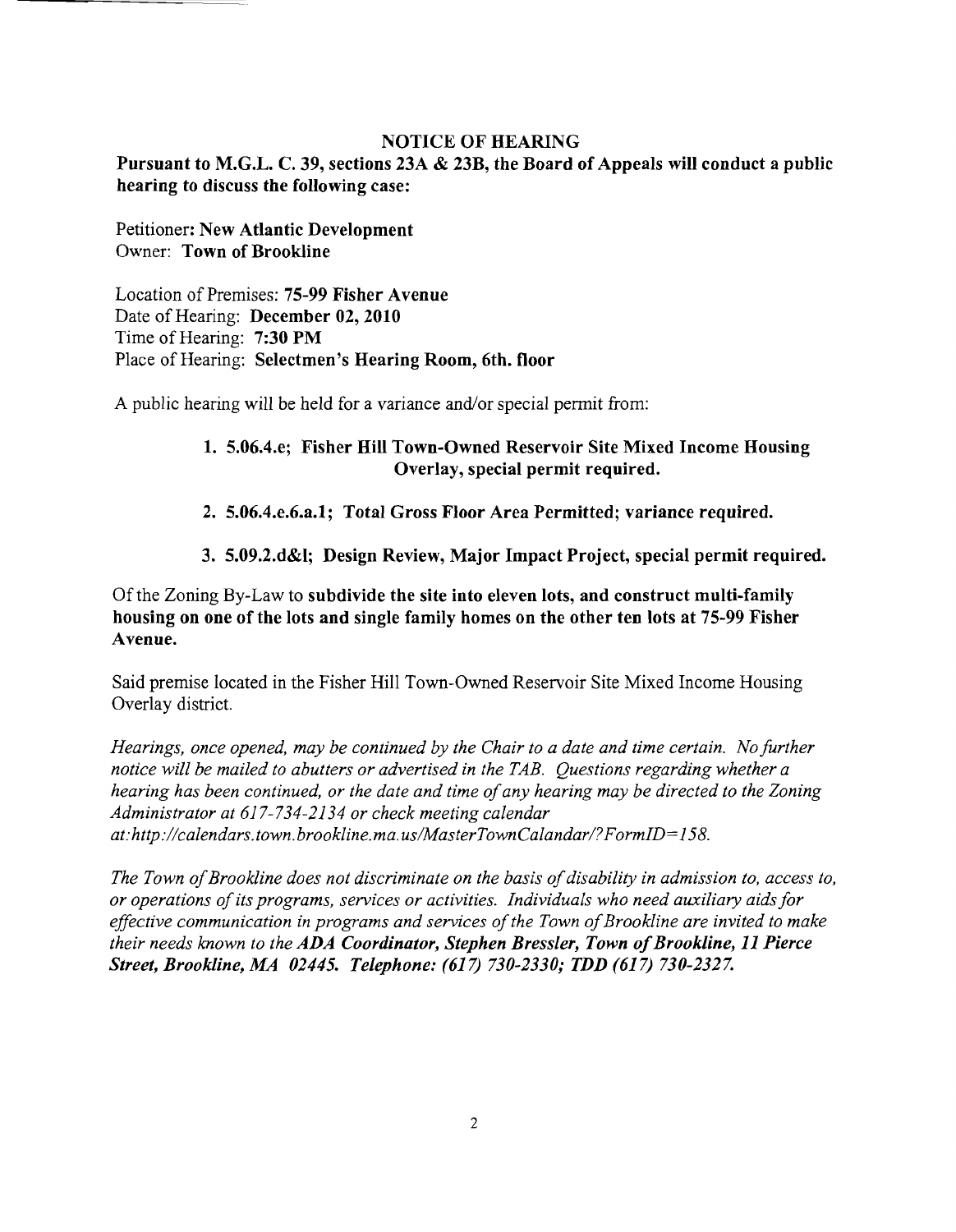At the time and place specified in the notice, this Board held a public hearing. Present at the hearing was Chairman, Mark Zuroff and Board Members, Enid Starr and Lisa Serafin\_Sheehan. The Petitioner, New Atlantic Development, was represented by Attorney Jonathan Klein, of Klein Hornig LLP, 145 Tremont Street, Suite 400 Boston, MA 02111.

Mr. Klein introduced Peter Roth of New Atlantic Development Corporation, 59 Temple Place, Suite 1000, Boston, MA, the developer of the site.

Mr. Roth said that the 4.8 acre Town-owned Reservoir Site is located on the crest of Fisher Hill, across Fisher Avenue from a 10 acre State-Owned Reservoir. It abuts Newbury College and two single family homes on Holland Road to the north, Longyear Estates to the east, a single family home on Hayden Road to the south, and Fisher Avenue to the west. The land includes two underground reservoirs, completed in 1903, but now detached from the Town water system. The land also includes a small storage area used by the Department of Public Works.

Mr. Roth said that his corporation is proposing to subdivide this  $\pm$  4.8 acre site into ten lots for 10 market-rate single-family homes as well as 24 mixed-income multifamily units. The 24 multifamily units will be located on one large lot in three multi-family buildings. The number of the multifamily units that will be affordable will range from 18 to 24. There will be 34 garage parking spaces and 8 at grade spaces.

He said that the zoning overlay under which he is seeking a Special Permit, requires that more than 50% of the units on-site be affordable. With the current 34 unit proposal, that works out to a minimum requirement of 18 affordable units. Mr. Roth said that he has entered into a Land Disposition Agreement (LDA) with the Board of Selectmen that proposes 24 affordable units, of which 12 would be affordable to households with incomes up to 80% of median. This scenario is based on his receiving \$2.7 million in funding from the Town's Housing Trust and an additional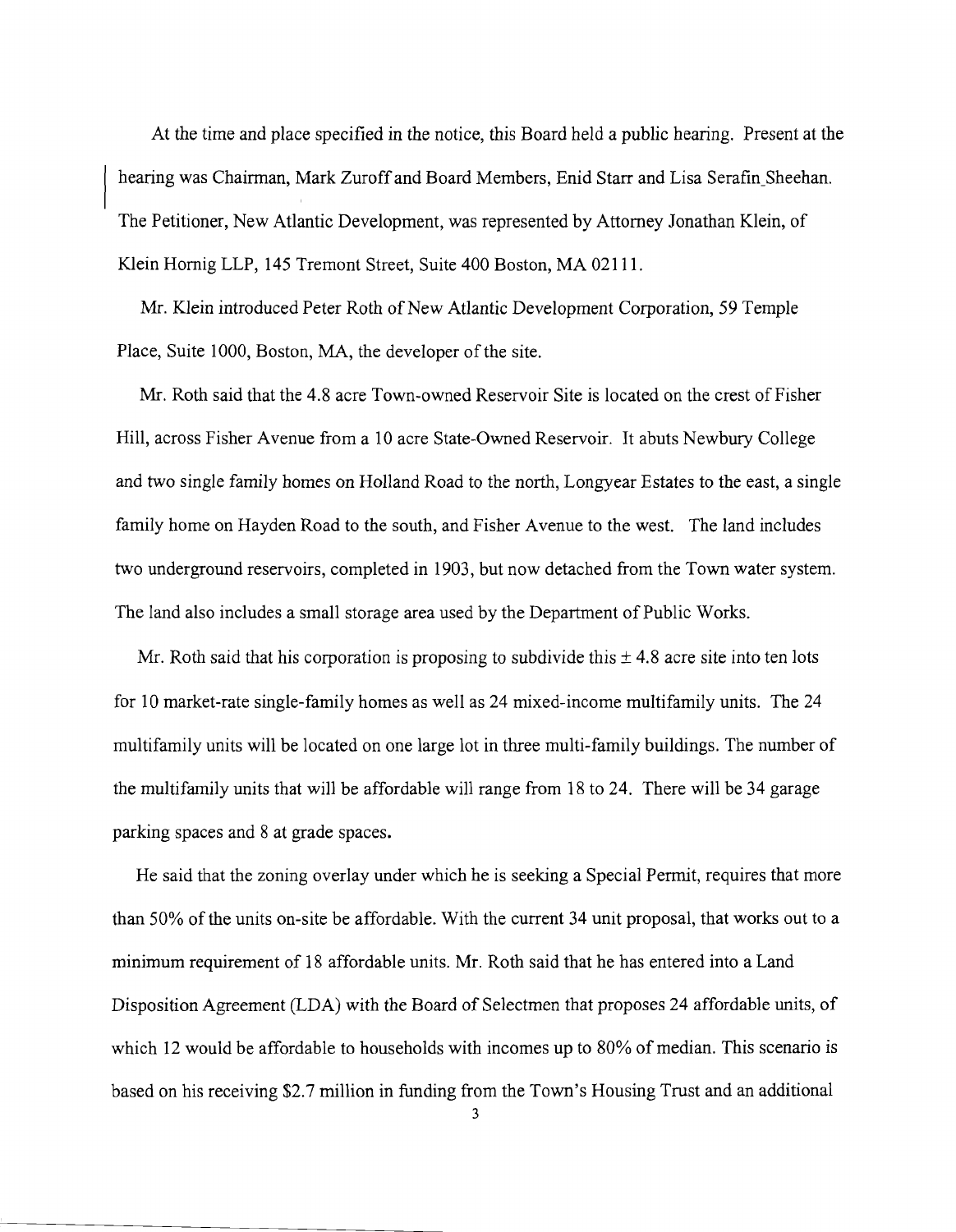\$1.6 million in funding from the State. If this level of funding is not available from the State, and ifthere is no alternative to close this funding gap, the zoning overlay would allow the option of providing a minimum of 18 affordable units, of which 9 would be affordable to households with incomes up to 80% of median income and 9 would be affordable to households with incomes up to 120% of median income. In any case, the project would have a total of 34 units-24 multifamily units, of which 18 to 24 will be affordable, and 10 market-rate single family homes

Describing the project Mr. Roth said that Olmsted Hill will be organized around a complex of buildings that resemble a turn-of-the-century hillside estate, with main house, gate house and guest house, and include up to 24 affordable condominium units, half of which will be twobedroom, and half of which will be three-bedroom units. They will be built over underground parking, and surrounded by almost half an acre of landscaped green space. The multi-family "estate" buildings will be surrounded by 10 single-family homes, six on larger lots with up to 4,500 square feet of floor area, and four on smaller lots with up to 3,500 square feet of floor area. Mr. Roth said that he will sell the ten single family homelots subject to deed restrictions limiting the lots for single family use and dictating certain design and landscaping guidelines, which have been approved by the Planning Board.

Mr. Roth presented a power point presentation for the Board regarding design details.

Chairman Zuroff asked whether anyone wished to speak in favor of the proposal. Several individuals rose to speak in favor of granting relief: Roger Blood spoke on behalf of the Housing Advisory Board in favor of the project and the relief requested and, in particular,of the importance of accommodating the space requirements of the affordable housing without reducing the maximum size allowed for the market rate singe family homes, needed to achieve revenue to help underwrite the project; Gill Fishman, President of the Fisher Hill Neighborhood

4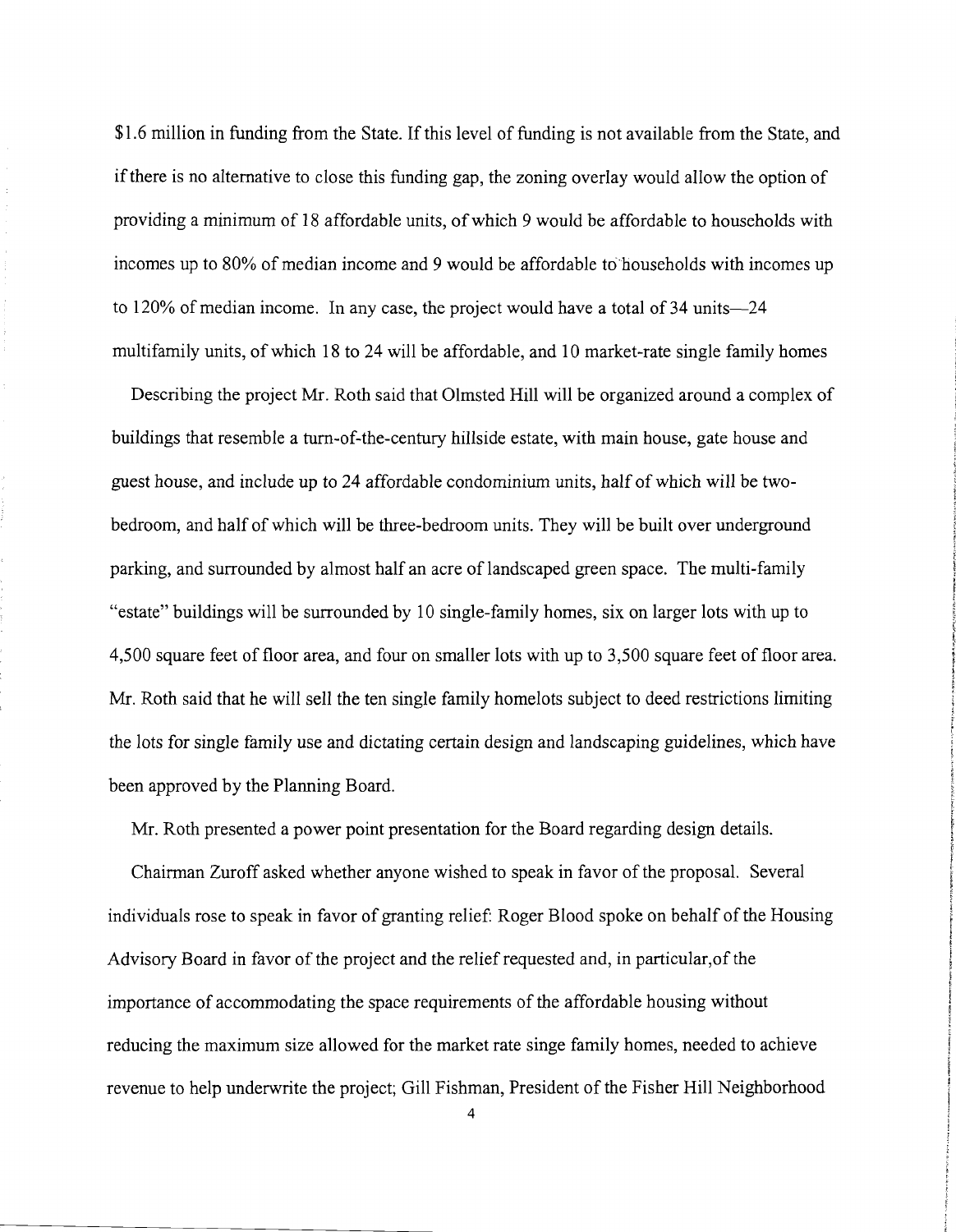Association and long-term member of the town site planning committees, spoke in favor of the

project and the relief requested; Patricia Black, resident of the abutting Longyear Estate

Condominium, spoke in favor of the project; and Harvey Gertel, abutter on Holland Road, spoke

in favor of the project.

Chairman Zuroff asked whether anyone wished to speak in opposition to the proposal. No

one rose to speak in opposition.

Polly Selkoe, Assistant Director for Regulatory Planning, presented the findings of the

Planning Board.

**• Section 5.06.4.e - Fisher Hill Town-Owned Reservoir Site Mixed Income Housing Overlay,** The underlying zoning of this site is S-15, and a **special permit** is required to develop the site under the overlay district.

# **• Section 5.06.4.e..6.a.l - Total Gross Floor Area Permitted**

The Fisher Hill Town-Owned Reservoir Site Mixed Income Housing Overlay special district requires the total floor area ratio for the site not to exceed 0.4, nor 72,000 s.f. The design and massing for the multi-family buildings that the OAT and Planning Board recommended contain 33,000 s.f. The six single family homes on the larger lots are not to exceed 4,500 square feet of floor area each, and on the four smaller lots 3,500 square feet each (total: 41,000 s.f.). Therefore, a **variance** would be required to allow an extra 2,000 s.f. in the three multi-family buildings containing the affordable units.

**• Section 5.09.2.d & I - Design Review, Major Impact Project**  Multiple dwellings with four or more units and subdivisions of ten or more lots require a

**special permit,** subject to the design review standards listed under Sec. 5.09.4.a-m. The Planning Board approved design guidelines (the "Design Guidelines"), which address all of these standards.

The special district overlay requirements for yard setbacks, usable and landscaped open space, height and parking have been met.

Ms. Selkoe reported that the Planning Board strongly supported this proposal for reuse of the

Town-owned reservoir site for 10 market rate single family house lots and 24 units of affordable

housing in three separate buildings. The Planning Board acknowledged that availability of

subsidies may possibly reduce the number of affordable units to 18, and the Board would still be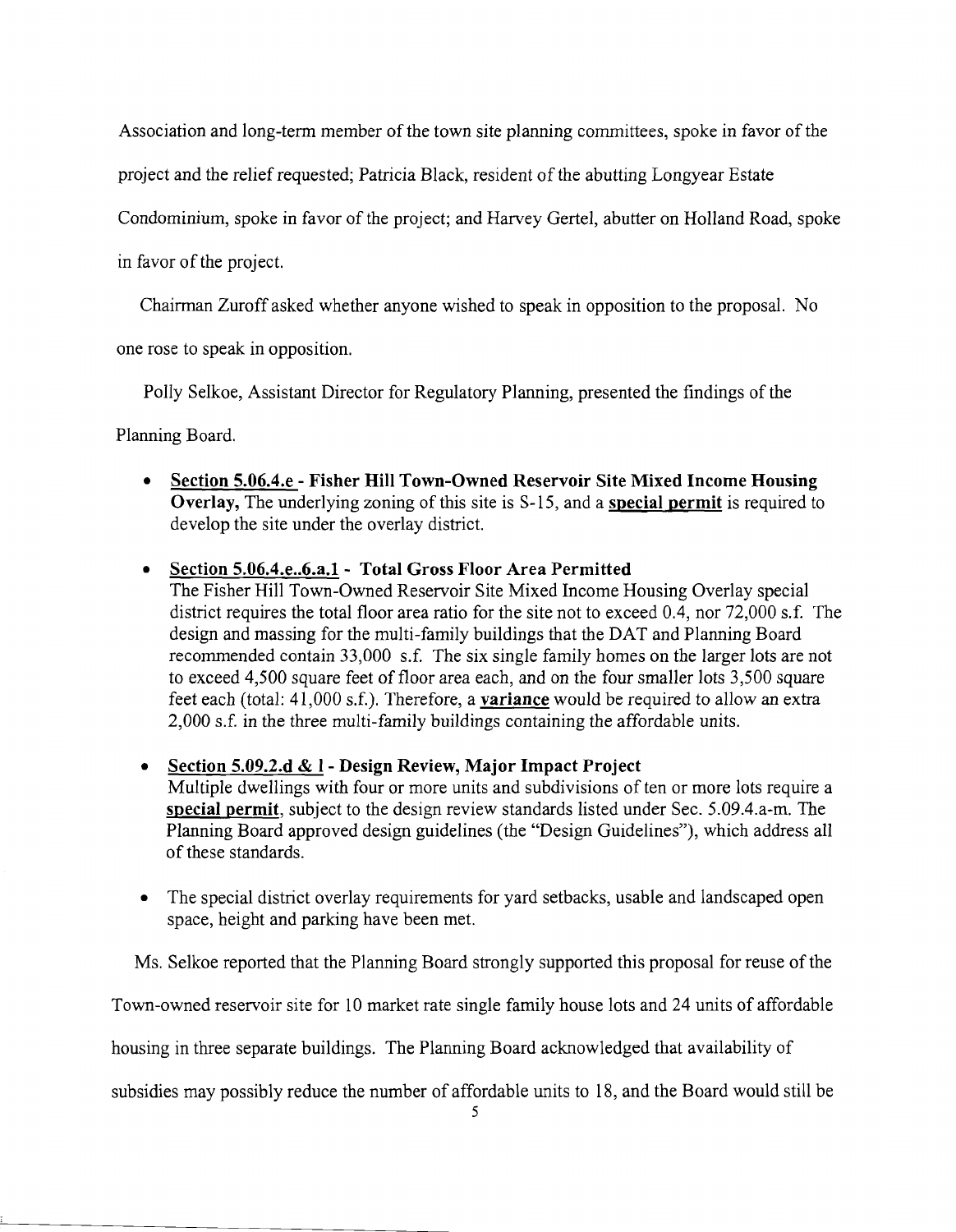supportive, although it would greatly prefer the addition of 24 units to the Town's affordable housing stock.

A lengthy ten year planning process was undertaken with countless meetings with all of the stakeholders in the immediate neighborhood and the Town, including the Housing Advisory Board. The Design Guidelines, proposed by the developer, revised during the Design Advisory Team process, and approved by the Planning Board, should be incorporated into the Board of Appeals decision as a condition of approval ensuring that the project that is built is the project that was approved. There are two additional safety measures in this special zoning district: each single family house requires Planning Board review and approval before a building permit is issued, and a construction oversight committee of neighbors and other stakeholders will advise the Building Commissioner during the construction period.

t.

During the Design Advisory Team meetings, many changes were made to the Design Guidelines for the property as a whole, and to the elevations of the multi-family buildings. Abutters who live at Longyear, adjacent to the four small lots (lots 5-8), were concerned that the rear yard setbacks were too small and the developer agreed to increase them from 15 to 22 feet; additionally, abutters located to the rear of the two back lots (lots 9 and 10) were concerned that a 30' rear yard setback was too small given the steep slope separating the properties.The developer agreed to increase these rear setbacks to 50', and in return requested to reduce the front yard and internal side yard setbacks of lots 9 and 10 to ten feet. The side yard setbacks on the Newbury and Longyear sides will remain at 15 feet. The DAT agreed to this and the abutters were satisfied. Another issue was brought up by the Newbury College President about screening the college's property from the new building. The developer agreed to collaborate with the college to install plantings on the far side of the retaining wall, even if on Newbury's property.

6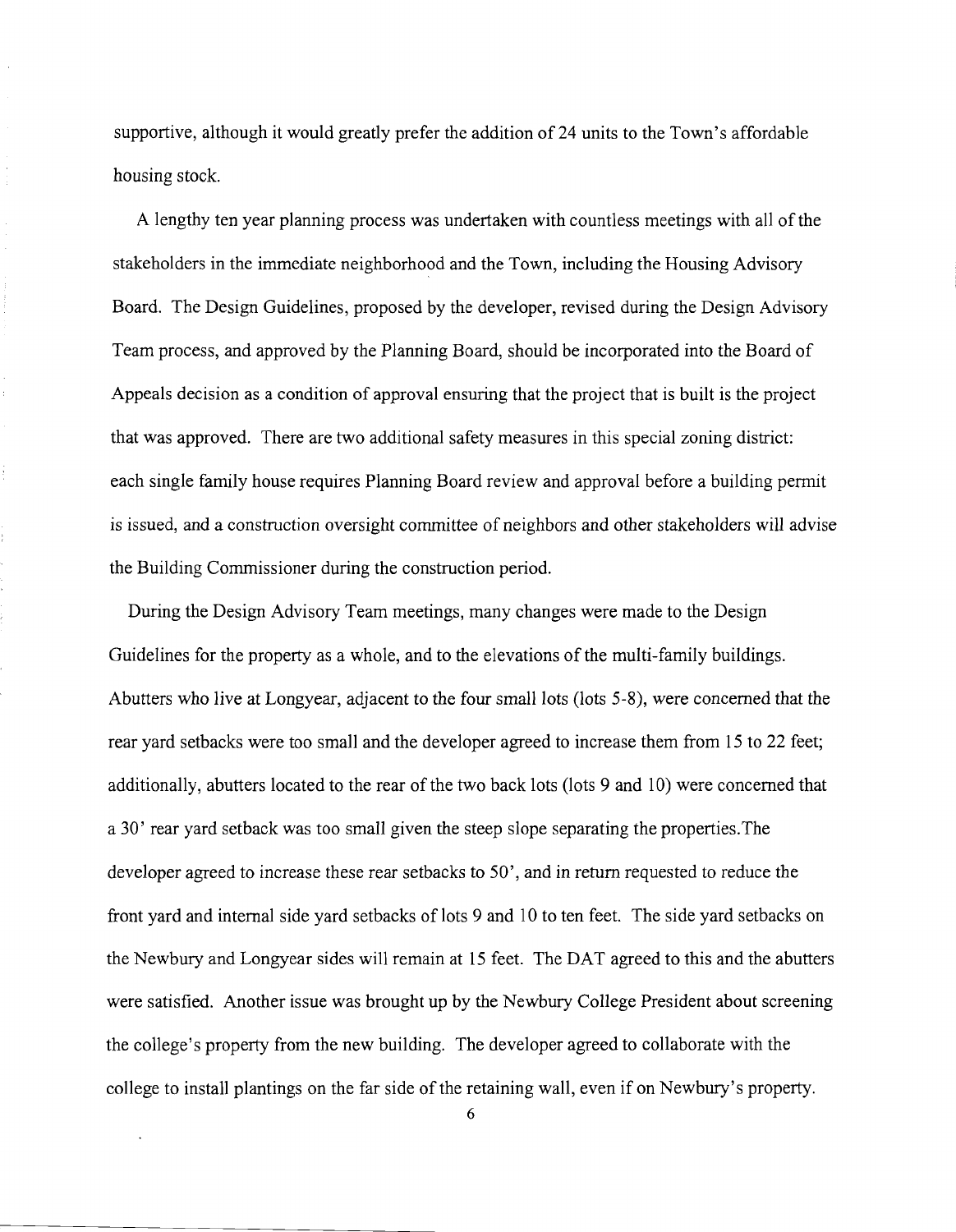The Planning Board supported the requested variance to allow the affordable multi-family buildings to contain up to 33,000 feet, rather than 31,000 s.f., as long as this is the maximum, and found the proposed size and massing of the multi-family buildings consistent with the surrounding neighborhood. The Planning Board prefers a design with three separate multi-family buildings, as specified in the RFP, rather than two as proposed by the developer, and is cognizant that three buildings result in less efficient use of space and thus excess countable floor area. In addition, the developer was constrained by the Town's requirement for a fixed number of units and bedrooms, as well as the minimum size standards for these units.

The Planning Board found that the statutory requirements for a variance are met because:

- The subject property has unusual topography and soil condition, which both increases the cost of redevelopment and reduces useful square footage: (1) the lot includes two underground reservoirs which must be removed at great cost, with the topography redeveloped in order to avoid storm water impacts on its many neighbors; and (2) the lot includes dramatic changes in elevation at its boundaries, forming cliff like conditions with respect to adjacent properties on Holland Street and at the Longyear project.
- The subject property has an unusual, panhandle shape at its interior. Access and turnaround for public safety vehicles requires a high ratio of road to developable land, both in terms of land usage and construction expense, in order to serve the few units.

The Planning Board believes a variance will allow development of this property at a density that will provide not only 18 to 24 units of affordable housing for the Town, but also allow the Town to use the sales price to help fund the creation of the park across the street on the Stateowned reservoir site. The maximum sizes of the single family homes allowed under the overlay district is necessary to off-set the cost of removing the reservoirs, constructing the affordable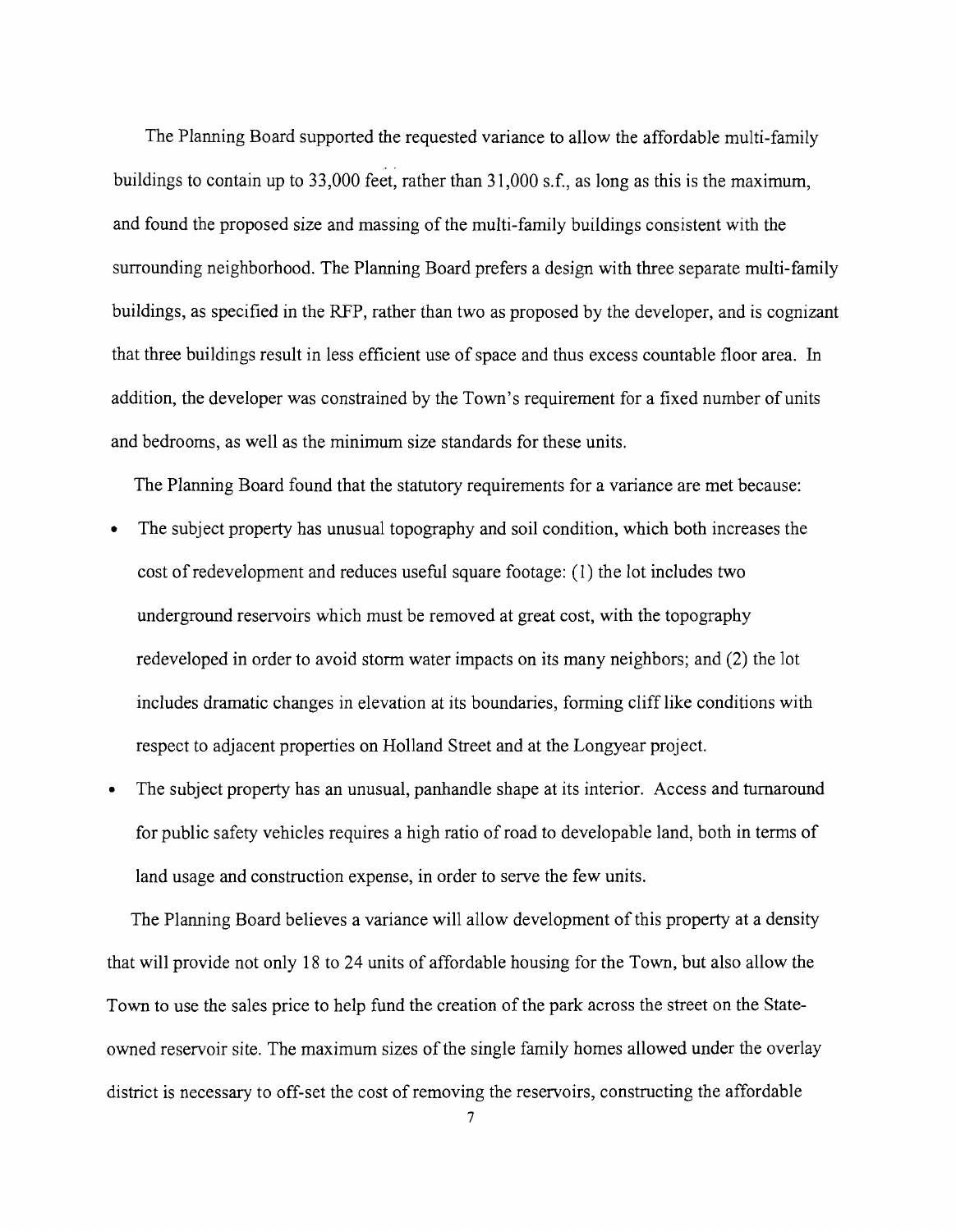units, and supporting a new park. Therefore, granting a variance is not a detriment to the public good, but rather a benefit.

Therefore, the Planning Board voted unanimously to recommend approval ofthe revised proposal and plans, entitled Olmsted Hill, prepared by CBT Architects and dated October 12, 2010, subject to the following conditions:

1. Prior to the issuance of a building permit for the multi-family dwellings, final elevations, indicating façade design and rooftop details, shall be submitted for the review and approval of the Planning Board. Colors, materials, and windows shall be approved at a later date by the Planning Board at an on-site visit.

- 2. Prior to the issuance of a building permit for the multi-family buildings, final site plans, including placement of utilities and parking layout, and landscaping plans, including on Newbury College's property if mutually agreed to, consistent with the approved Design Guidelines, shall be submitted for the review and approval of the Assistant Director for Regulatory Planning.
- 3. Prior to the issuance of a building permit for the multi-family buildings, a construction management plan, including parking locations for construction vehicles, location of portable toilets, and a rodent control plan, shall be submitted for review and approval by the Transportation Director, with a copy of the approved plan submitted to the Planning Department and posted on the Planning Department's website.
- 4. One temporary construction and/or development sign, no greater than 20 square feet, may be erected on site during the construction and initial sale period, with the design subject to the review and approval of the Assistant Director for Regulatory Planning.
- 5. A certified as built foundation plan of the multi-family buildings, to ensure conformance to the approved plan, shall be submitted to the Building Commissioner for review and approval before the balance of the building permit shall issue.
- 6. Prior to the issuance of a building permit, the preliminary and ANR subdivision plans shall have been approved\endorsed by the Planning Board and all attached conditions met.
- 7. The Special Permit is conditioned on Planning Board approval of the definitive subdivision plan.
- 8. Prior to the issuance of a building permit for the multi-family buildings, the Planning and Community Development Director shall certify that the project is in conformance with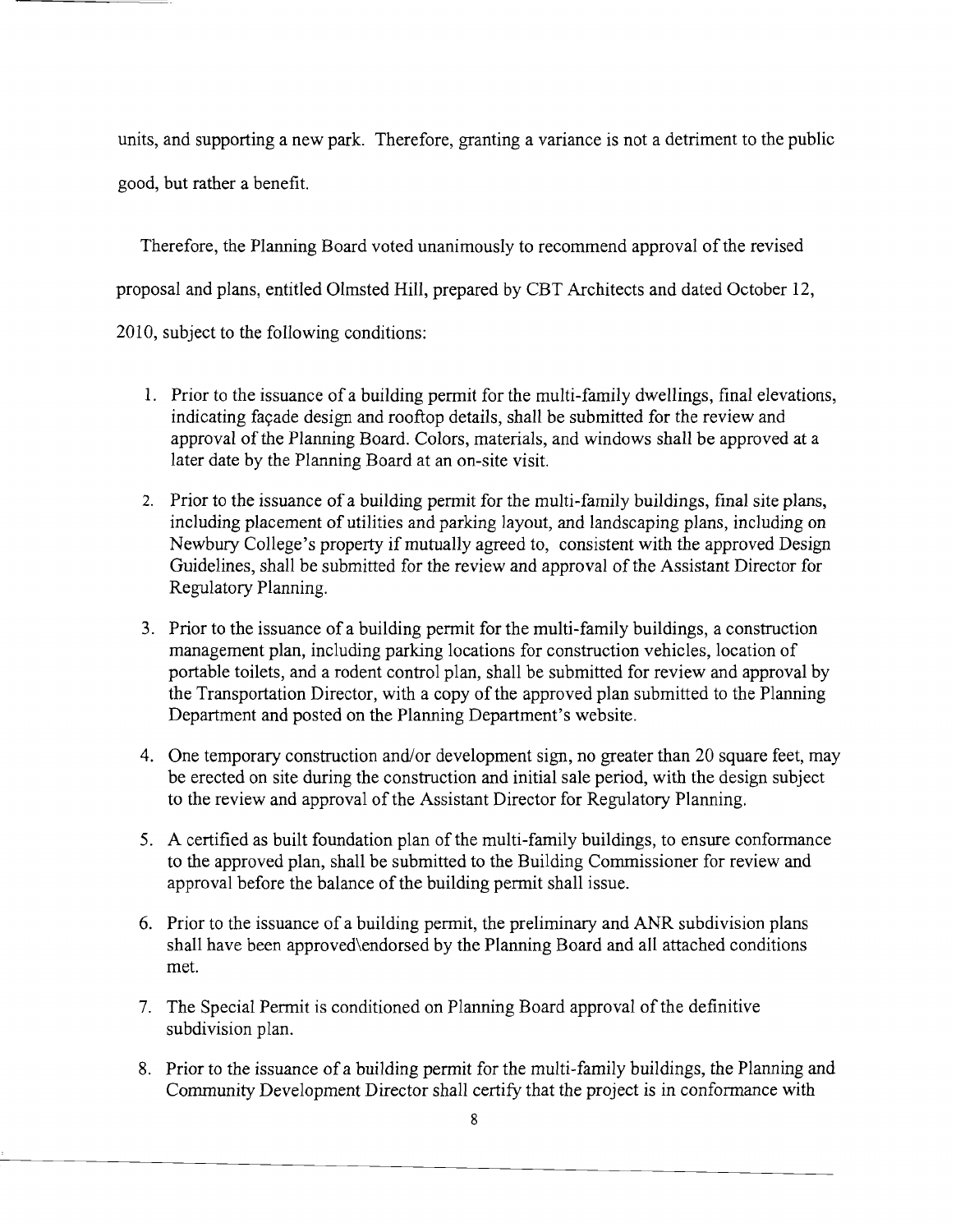the requirements of Section **5.06.4.e.2** of the Zoning By-Law, which outlines the required affordable units in the Fisher Hill Overlay District; the Land Disposition Agreement between the Developer and the Board of Selectmen, dated 5/11/2010, and any subsequent amendments; and with any and all requirements for Town funding for the affordable units.

- 9. Prior to the issuance of a building permit for the multi-family buildings, the applicant shall submit to the Building Commissioner for review and approval for conformance to the Board of Appeals decision: 1) a final site plan, stamped and signed by a registered engineer or land surveyor; 2) building elevations and floor plans for the multi-family buildings, stamped and signed by a registered architect; and 3) evidence that the Board of. Appeals decision has been recorded at the Registry of Deeds.
- 10. Prior to the issuance ofa building permit for each single family dwelling, the applicant shall submit to the Planning Board, under Section 7.03.2, for design review and approval in conformance with the approved Design Guidelines and the Board of Appeals decision, and shall submit to the Building Commissioner: 1) a final site plan, including landscaping and location of utilities; and 2) elevations and floor plans, including the total habitable floor area certified by a registered architect.

The Design Guidelines approved by the Planning Board are attached and incorporated herein as Exhibit A.

The Chairman then called upon Michael Shepard, Building Commissioner, to deliver the comments of the Building Department. Mr. Shepard stated that the proposal before the Board represented the best use for the land in question and provided an opportunity for affordable housing units. Mr. Shepard said that the process to this application before the Board has been long and thorough. He said many entities have worked very hard to bring the proposal before the Board. He said that in his opinion the leadership of the Board of Selectmen provided invaluable guidance and drive through the process. Mr. Shepard said that the Town Hall staff, Planning and Affordable Housing in particular, worked very hard to come up with a plan that was endorsed by all parties. The neighbors contributed significantly to the process and their tireless work ethic and spirit of cooperation contributed to what will most assuredly be a successful project. Mr.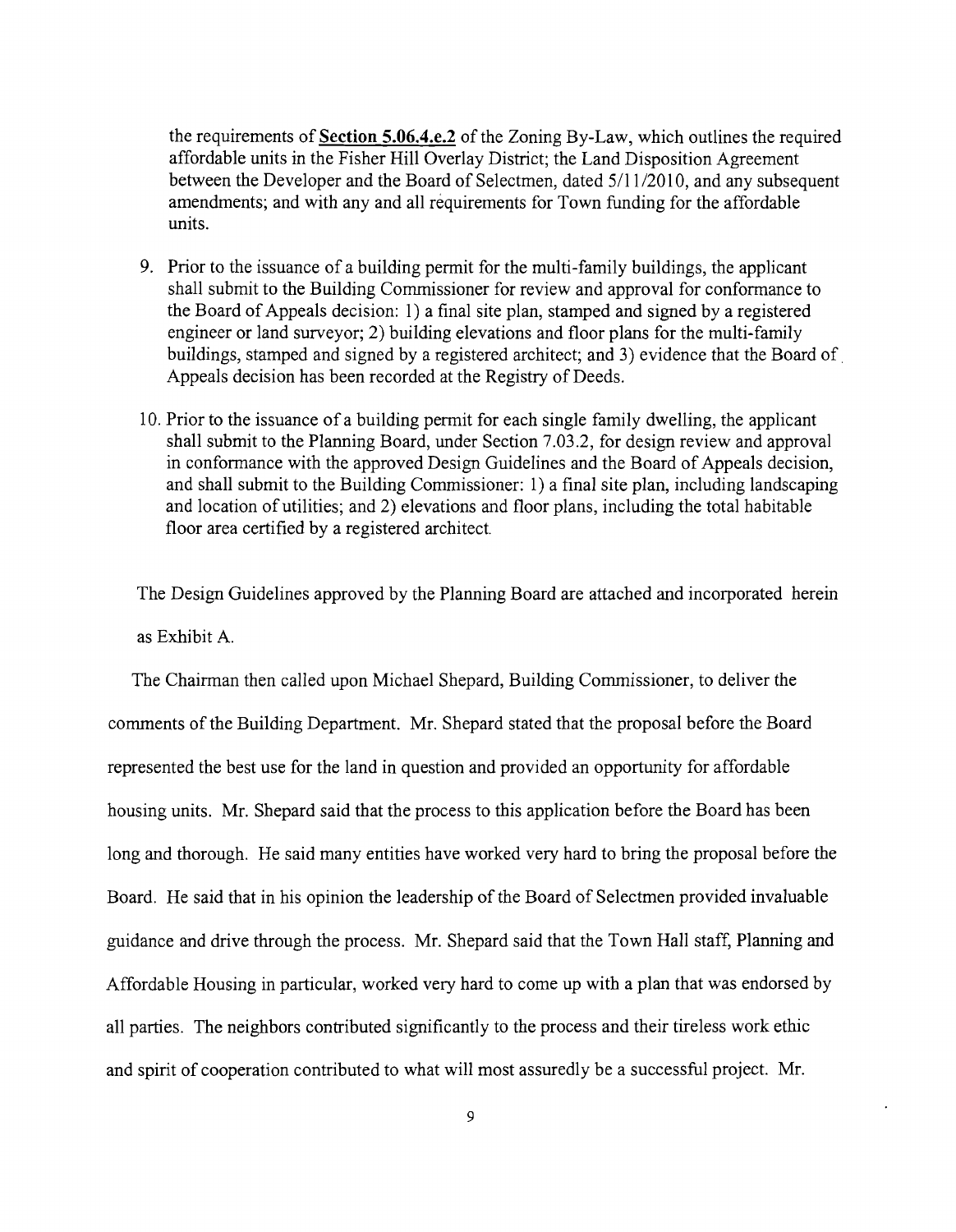Shepard said that the Building Department was supportive of the project as well as the conditions proposed by the Planning Board.

The Board, having deliberated on this matter and having considered the foregoing testimony, concludes that it is desirable to grant special permits and that the petitioner has satisfied the requirements necessary for relief under **Sections 5.09.4.e, 5.09.2.d & I,** and **9.05** of the Zoning By-Law and made the following specific findings pursuant to **Section 5.09.4.e** and **Section 9.05**  of the Zoning By-Law:

- 1. The Applicant has met all of the requirements of Section 9.05 of the Zoning Bylaw, specifically:
	- a. The specific site is an appropriate location for such a use, structure, or condition.
	- b. The use as developed will not adversely affect the neighborhood.
	- c. There will be no nuisance or serious hazard to vehicles or pedestrians.
	- d. Adequate and appropriate facilities will be provided for the proper operation of the proposed use.
	- e. The Project will not have a significant adverse effect on the supply of housing available for low and moderate income people. To the contrary, the Project will increase this supply, as set forth above.
- 2. The Applicant has met the design requirements of Section 5.09 of the Zoning Bylaw related to Design Review for a Major Impact Project.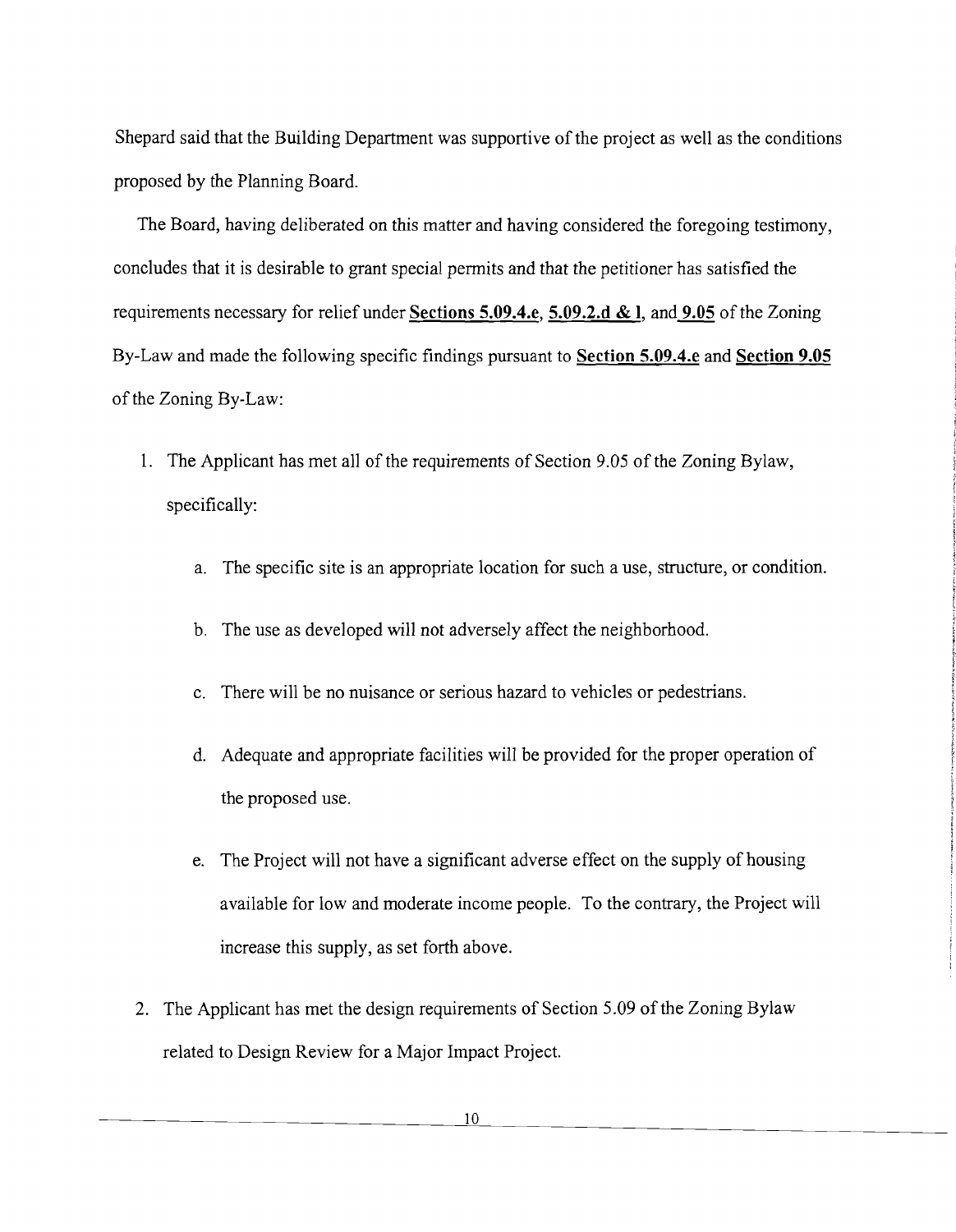- 3. The Project is consistent with the Design Guidelines approved by the Planning Board pursuant to 5.06.4.e.3.
- 4. The Applicant has a viable plan for maintaining affordability for the longest period permitted by law.

As to the variance requested under **Section 5.06.4.e.6)a)l,** Floor area ratio, the Board makes the following findings:

- a. The Premises have several unusual features which both increase the cost of redevelopment and reduce useful square footage. The Premises include two underground reservoirs which must be removed at great cost, with the topography redeveloped in order to avoid storm water impacts on its many neighbors. The Premises also includes dramatic changes in elevation at its boundaries, forming cliff like conditions with respect to properties on Holland Street and the Longyear project. The Premises have an unusual, panhandle shape at its interior. Access and turnaround for public safety vehicles requires a high ratio of road to developable land, both in terms of land usage and construction expense, in order to serve the few units.
- b. The literal enforcement of the Zoning Bylaw would render the Applicant's proposed project (the "Project") financially infeasible. Development of the Project at the requested density is essential to allow the Applicant to meet the affordability requirements of the overlay district and pay the Town's sales price, which will be used to fund the creation of a park across the street. Arranging the units in one or two larger buildings in order to reduce the circulation space, both common and within individual dwelling units, and thus the total countable floor space, would result in a size and massing less consistent with the surrounding neighborhood and less marketable units.
- c. The size and massing of the three smaller multi-family buildings is more consistent with the surrounding neighborhood than one or two larger buildings would be. The Planning Board has expressed its preference for a design with three separate multifamily buildings, rather than two, and is cognizant that three buildings result in greater circulation space, both common and within individual dwelling units, and thus excess countable floor area. As noted above, the additional density is necessary to support the purchase price for the land from the Town, the proceeds of which will be used to fund the creation of a park across the street, and to provide affordable housing at the Project. Therefore, the granting of the variance benefits the public good.

Based on the foregoing findings, the Board of Appeal finds that all of the following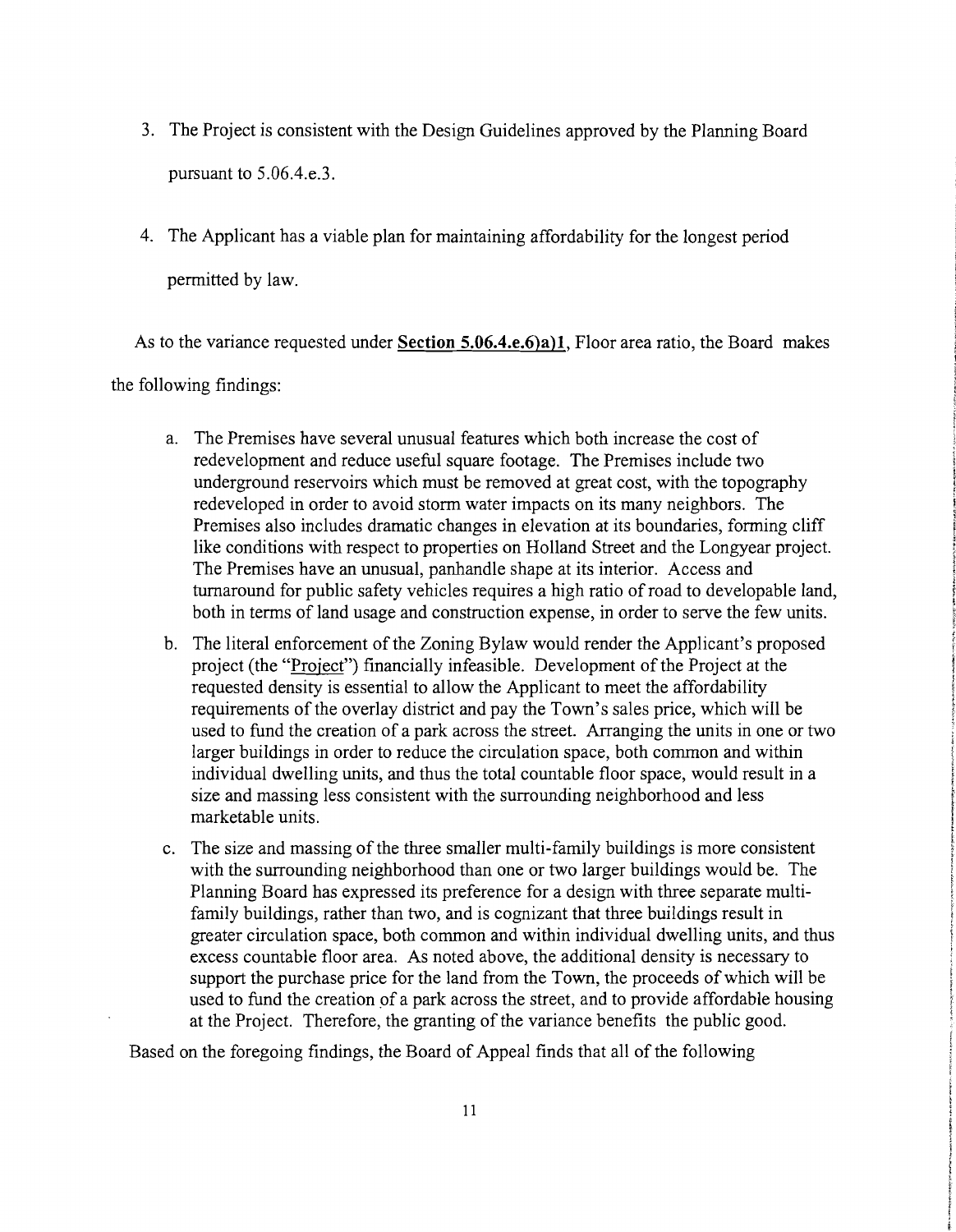conditions are met:

- a. There are circumstances relating to the soil conditions, shape or topography of the land for which the variance is sought, and especially affecting such land, but not affecting generally the Zoning District in which such land is located.
- b. Literal enforcement of the provisions of the Zoning By-law would involve substantial hardship, financial or otherwise, to the Appellant.
- c. The desired relief may be granted without substantial detriment to the public good and without nullifying or substantially derogating from the intent of purpose of the Zoning By-law.

Accordingly, the Board is of the opinion that all conditions required for the granting of a

Variance under MGL c. 40A s. 10, BOA Rules and Regulations s. 3(c) and Zoning By-law s. 9

have been met and that the varying of the terms of the Zoning By-law as outlined above will not

conflict with its intent and spirit.

The Board voted unanimously to grant the requested relief subject to the following

conditions:

- 1. Prior to the issuance of a building permit for the multi-family dwellings, final elevations, indicating façade design and rooftop details, shall be submitted for the review and approval of the Planning Board. Colors, materials, and windows shall be approved at a later date by the Planning Board at an on-site visit.
- 2. Prior to the issuance of a building permit for the multi-family buildings, final site plans, including placement of utilities and parking layout, and landscaping plans, including on Newbury College's property if mutually agreed to, consistent with the approved Design Guidelines, shall be submitted for the review and approval of the Assistant Director for Regulatory Planning.
- 3. Prior to the issuance of a building permit for the multi-family buildings, a construction management plan, including parking locations for construction vehicles, location of portable toilets, and a rodent control plan, shall be submitted for review and approval by the Transportation Director, with a copy of the approved plan submitted to the Planning Department and posted on the Planning Department's website.
- 4. One temporary construction and/or development sign, no greater than 20 square feet, may be erected on site during the construction and initial sale period, with the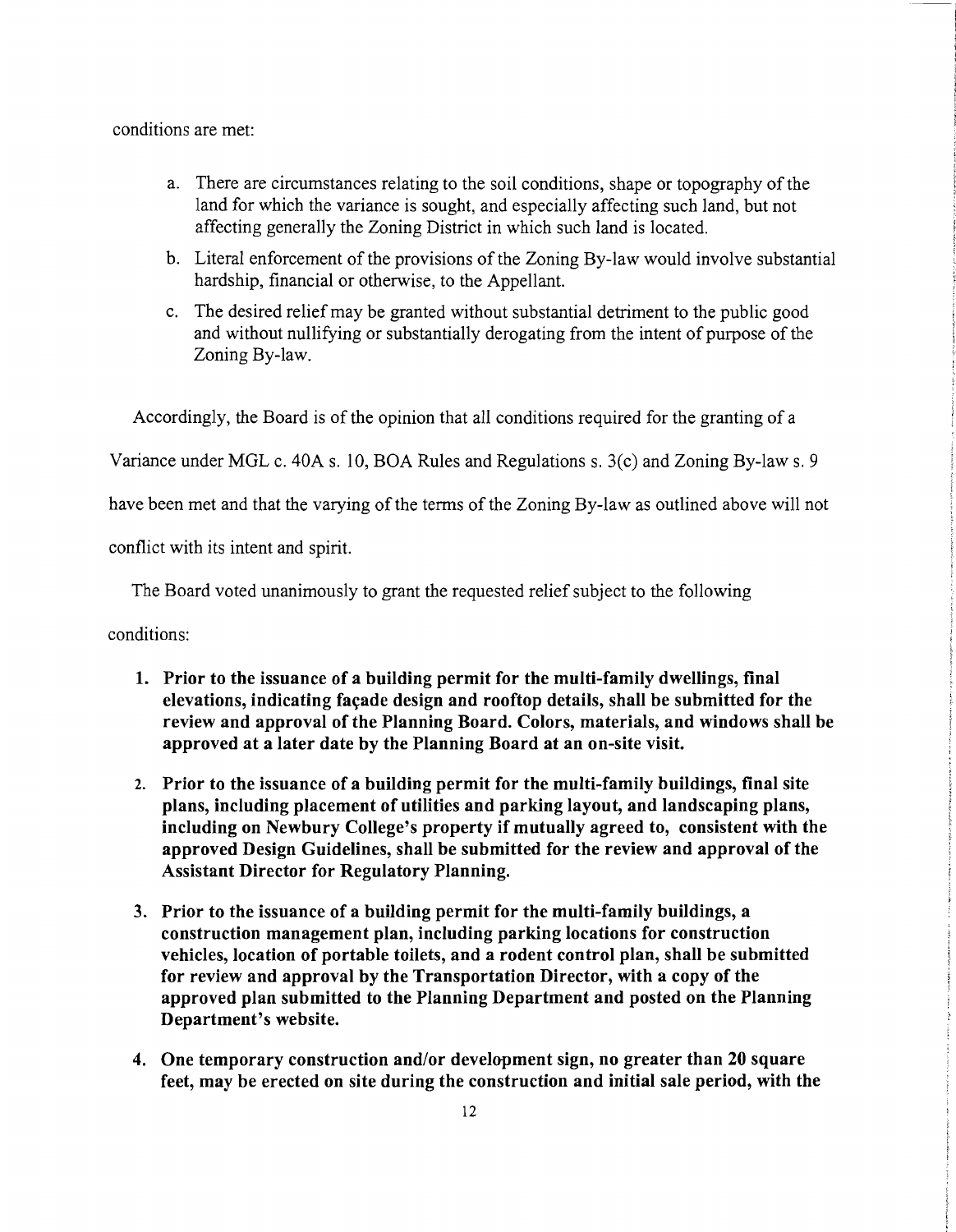design subject to the review and approval of the Assistant Director for Regulatory Planning.

- 5. A certified as built foundation plan of the multi-family buildings, to ensure conformance to the approved plan, shall be submitted to the Building Commissioner for review and approval before the balance of the building permit shall issue.
- 6. Prior to the issuance of a building permit, the preliminary and ANR subdivision plans shall have been approved\endorsed by the Planning Board and all attached conditions met.
- 7. The Special Permit is conditioned on Planning Board approval of the definitive subdivision plan.
- 8. Prior to the issuance of a building permit for the multi-family buildings, the Planning and Community Development Director shall certify that the project is in conformance with the requirements of Section 5.06.4.e.2 of the Zoning By-Law, which outlines the required affordable units in the Fisher Hill Overlay District; the Land Disposition Agreement between the Developer and the Board of Selectmen, dated 5/11/2010, and any subsequent amendments; and with any and all requirements for Town funding for the affordable units.
- 9. Prior to the issuance of a building permit for the multi-family buildings, the applicant shall submit to the Building Commissioner for review and approval for conformance to the Board of Appeals decision: 1) a final site plan, stamped and signed by a registered engineer or land surveyor; 2) building elevations and floor plans for the multi-family buildings, stamped and signed by a registered architect; and 3) evidence that the Board of Appeals decision has been recorded at the Registry of Deeds.
- 10. Prior to the issuance of a building permit for each single family dwelling, the applicant shall submit to the Planning Board, under Section 7.03.2, for design review and approval in conformance with the approved Design Guidelines and the Board of Appeals decision, and shall submit to the Building Commissioner: 1) a final site plan, including landscaping and location of utilities; and 2) elevations and floor plans, including the total habitable floor area certified by a registered architect; and 3) evidence of recorded deed restrictions for each lot limiting the lots for single family use and requiring certain design and landscape criteria.

Unanimous Decision of The Board of Appeals

Marcon Chairman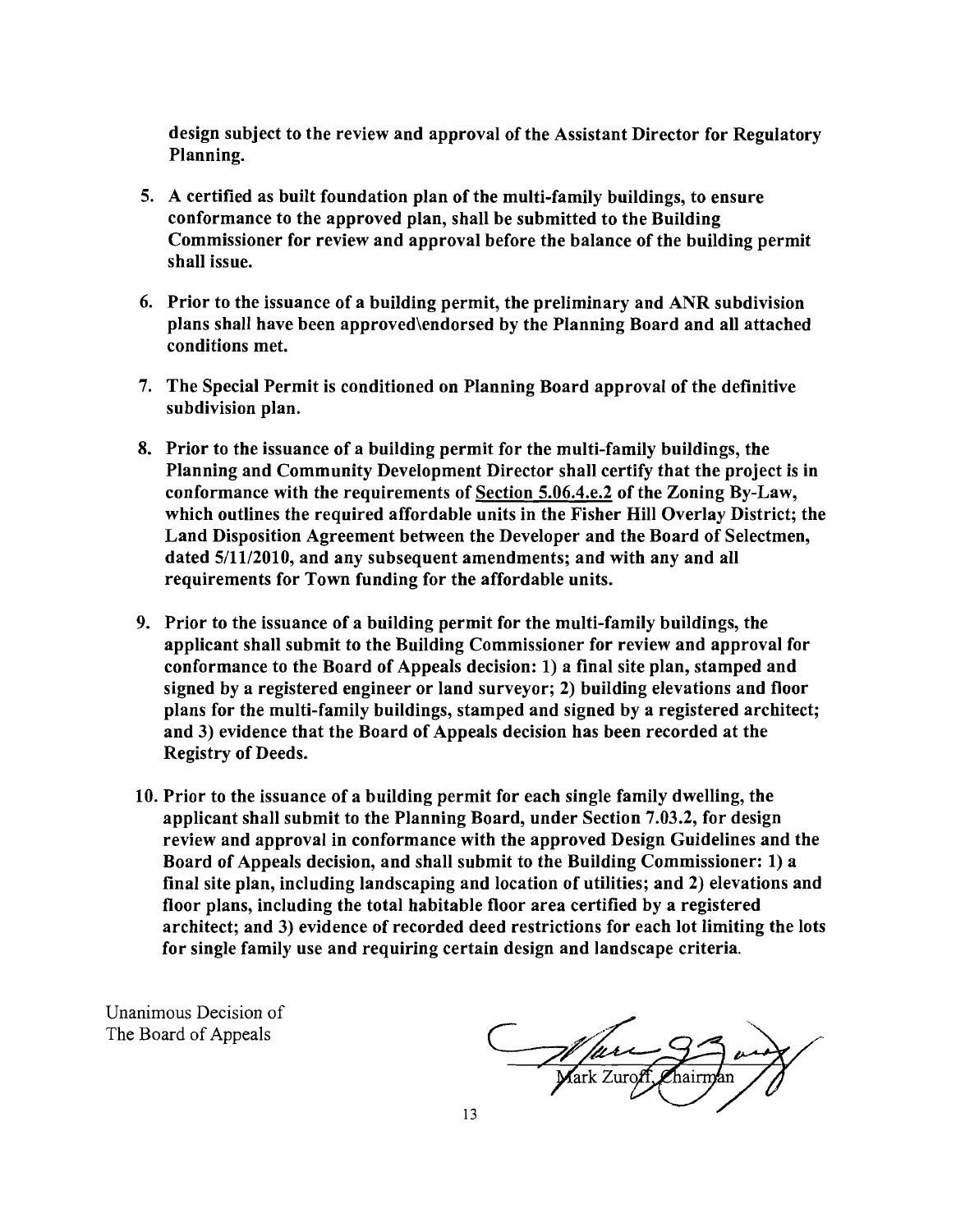Filing Date: December 21, 2010 Twenty days have elapsed

A True Copy  $\frac{5}{4}$  $ATJASE$ (with Exhibit A attached hereto):

Patrick-J-Ward Clerk, Board of Appeals and no appeal has been filed.

 $\overline{\phantom{a}}$ 

A True Copy: ATTEST:  $\int_0^t$ Patrick J. Ward Town Clerk A III 13 , .... -'.- --~  $\tau\subset -$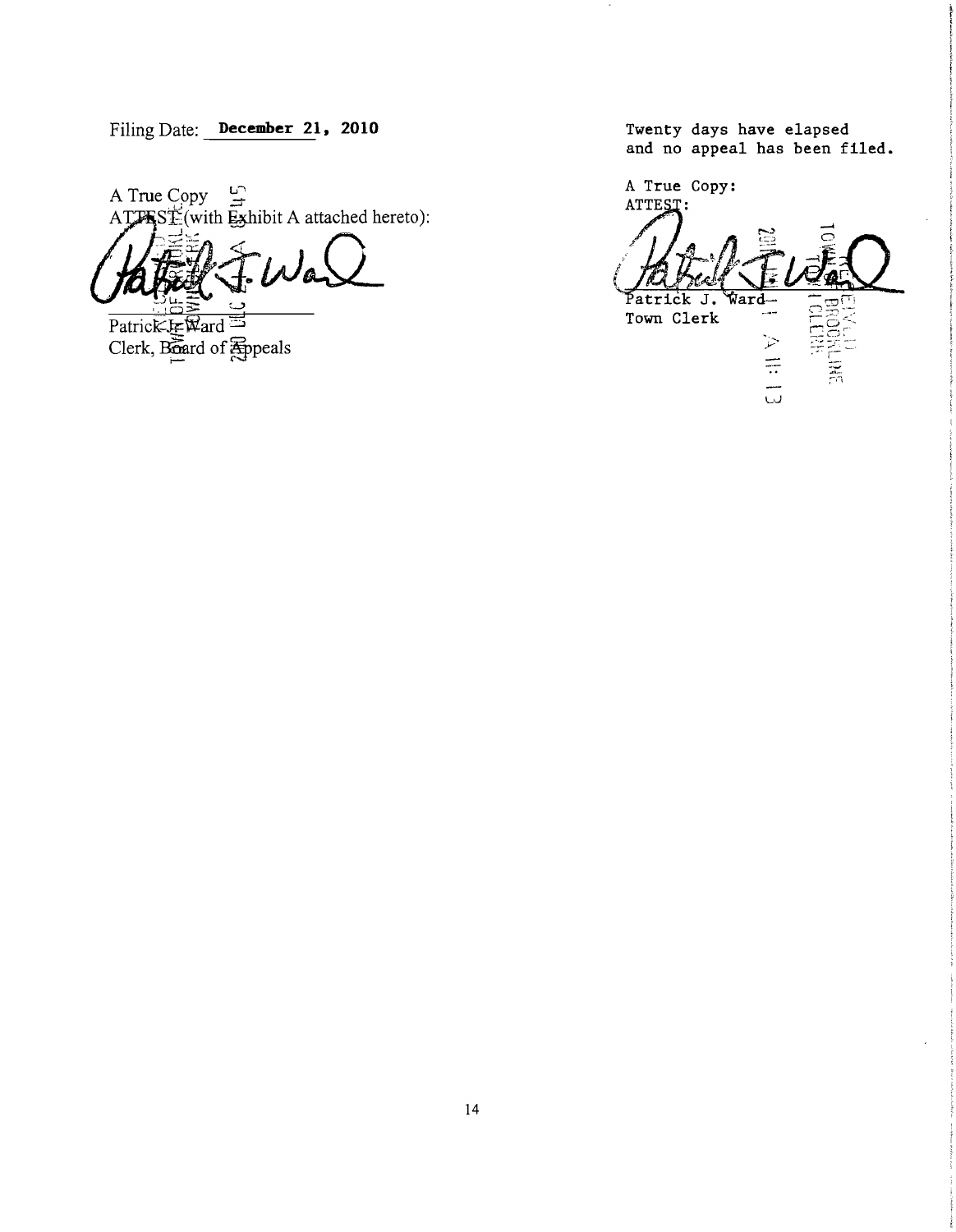# Exhibit A

# OLMSTED HILL SINGLE FAMILY HOME DESIGN GUIDELINES (the "Guidelines") 11·4·2010

#### Introduction

Olmsted Hill is a new development consisting of a combination of detached and semi-attached single family homes and 24 multi-family homes to be constructed in three buildings on a single large lot central to the overall development. The multi-family buildings have been designed to appear as though they were once an estate, consisting of a main house, guest house, and gate house. These buildings have been designed in the manner often referred to as the Shingle Style, to be sympathetic to the surrounding neighborhood.

Olmsted Hill is located near the top of Fisher Hill, one of the many prominent hills in the Town of Brookline. Fisher Hill was originally designed by Frederick Law Olmsted in 1884. He laid out the roads and home lots for the original homes that were built near the turn of the 19<sup>th</sup> to 20<sup>th</sup> centuries. Olmsted's intent was to design a gracious suburb with an ideal combination of natural features and domestic tranquility.

The homes built at the time of the original development were designed in a variety of revival styles, which were very appropriate to the current aesthetic of that time. The houses were intended to recall the grandeur of another era, using stone walls, large mature trees, wrought iron fences, and brick sidewalks. They recognized the integrity of Olmsted's sensitive layout.

The intent of these guidelines is to provide a framework in keeping with the original ideals: to provide well crafted, beautifully designed homes that fit naturally into the landscape such that the houses feel as though they have always been a part of Fisher Hill. The goal is to not dictate a specific style of house or landscape approach, but to allow for an architectural expression that maintains the overall integrity of the neighborhood, while adding a richness and diversity to the area.

#### Review & Approval Process

Conformance with these guidelines is a requirement of construction for all single family lots contained within the Olmsted Hill development, as a condition of the Special Permit granted to permit development of the site. The design review process is incorporated in the zoning overlay district developed specifically for the Olmsted Hill site, called the Fisher Hill Town-Owned Reservoir Site Mixed Income Housing Overlay district, under which the Olmsted Hill development has been permitted. The review process is to be conducted by the Planning Board as per sign and facade review as set forth in Section 7 of the Zoning Bylaw. The applicable procedures are paraphrased in the following paragraphs, however the Bylaw (and thereby such procedures) is subject to change, and therefore applicants should refer to the current Brookline Zoning Bylaw, and contact the staff of the Planning and Community Development Department if he/she has questions.

To initiate the review process, an applicant shall submit the following to the Building Commissioner:

1.) An application form;

2.) A detailed site plan at a scale no smaller than 1" = 10 feet showing grading and all proposed site improvements and landscaping;

3.) Detailed architectural elevations of each elevation of the proposed single family home, at ascale no smaller than  $1/4" = 1$  foot.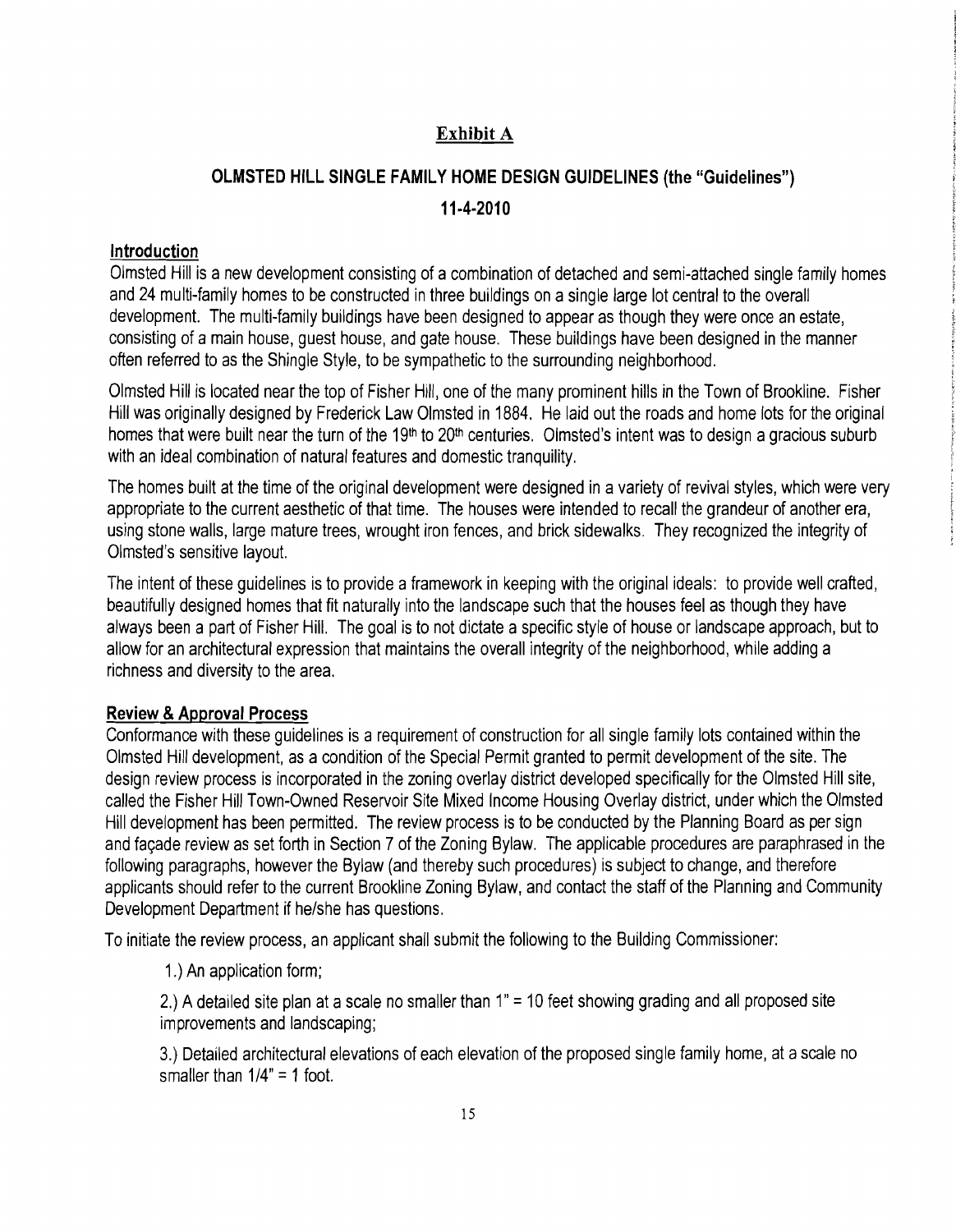4.) Written narrative prepared by a registered architect describing how the proposed plans comply with the Guidelines, specifically including a review under the LEED for Homes rating system addressing the sustainable features of the proposed home.

In addition, the Building Commissioner, upon review of the material submitted, may request additional materials prior to forwarding the application on to the Planning Board.

Within five working days of receiving the material submitted, and any additional material submitted in response to a request by the Building Commissioner, the Building Commissioner shall refer the application and accompanying material to the Planning Board.

After its receipt of the application and all required materials, the Planning Board shall review the application at its next public meeting for which legal notice can be given. At least seven days before such meeting, the Planning Board shall mail or deliver a notice of the meeting, with a description of such application or a copy thereof, to each elected Town Meeting Member for the precinct in which the property is located, and to those Town Meeting Members of a precinct which is within 200 feet of such property as to which such application has been made. The notice requirements of this section shall be deemed satisfied if such notices are mailed to those individuals whose names appear as Town meeting members in the records of the Town Clerk at the addresses as they appear in such records. The Planning Board shall submit its determination in writing to the applicant and the Building Commissioner. The determination shall be based on the design guidelines specifically approved by the Planning Board for the Olmsted Hill development.

Upon receipt of the Planning Board's report or the lapse of thirty days from his referral to the Board without such report, the Building Commissioner may issue a permit for plans which conform to the Planning Board's determination, if any, the regulations in the Zoning Bylaw, and such other technical requirements as are within the Building Commissioner's jurisdiction.

If the applicant or any other interested party or any citizen of the Town of Brookline does not agree with the determination of the Planning Board or other requirements imposed by the Building Commissioner, he may appeal to the Board of Appeals within 30 days through the special permit procedure in Article IX of the Zoning Bylaw.

#### **Architectural Design Guidelines**

High Quality: Each single family home must be constructed of high quality materials and reflect the varied historic architecture, material types, quality and character of the adjacent neighborhood.

Custom Designed Homes: To maintain the quality of the development, all houses must be custom designed by a registered architect. Homes must be built by a licensed builder employing high quality materials and workmanship

Sustainability: All homes must be designed to be certifiable under the LEEDS for Homes program. Certification is not required.

Style & Massing: Each house should be thoughtfully oriented to maximize its use of the site conditions, views, and the sun. Each owner is encouraged to propose a design that will fit harmoniously into the landscape and with the adjacent structures both on and off the development site. Images of homes in the surrounding area are included in "Precedents" for reference. Visual massing of the single family house should appear to be no higher than 2-1/2 stories.

#### Dimensional Requirements: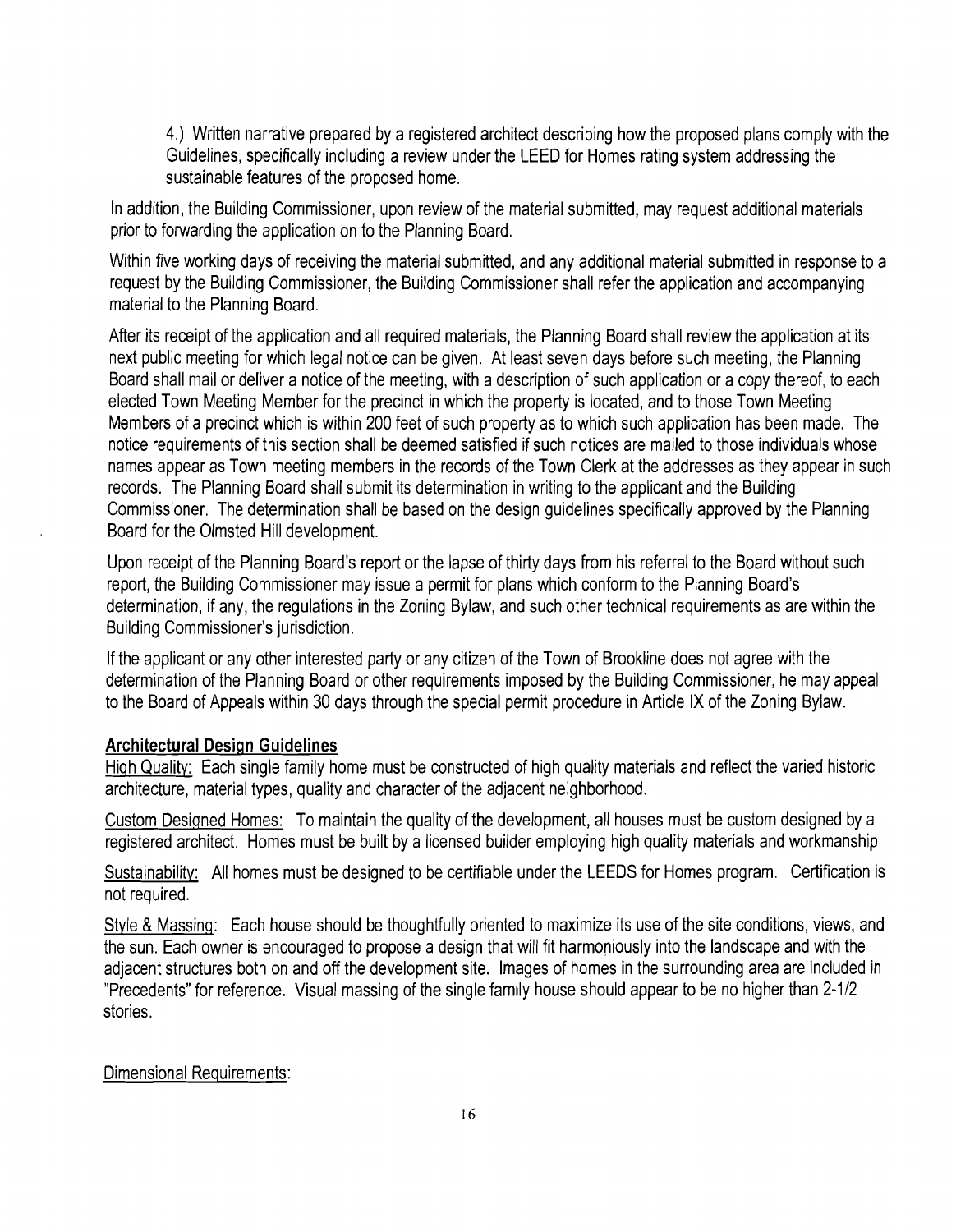House Size: The maximum size for a single family home on a 15,000 sf or greater lot is limited to 4,500 Gross Square Feet ("GSF"), based on the definition of Gross Square Footage as defined in the Brookline Zoning By-Law. The maximum size of a single family home on a lot less than 15,000 sf is limited to 3,500 GSF, as defined in the Brookline Zoning By-Law. Garages (no more than 360 sf per required off-street parking space) and unfinished basement are not included in GSF. Please note the definition of ceiling height in the definition of Gross Square Footage in the Bylaw, and its potential impact on gross floor area.

Setbacks & Building Heights and other dimensional requirements to be per the approved Master Site Plan, as follows:

#### **15,000 + Square Foot Lots:**

- Front Yard: 20 ft minimum for Lots 1, 2, 3, and 4; 10 ft. minimum for Lots 9 and 10
- Side Yard: 15 ft. minimum for Lots 1,2,3,4, 9 and 10, except 10 ft. minimum for internal side yards between Lots 9 and 10
- Rear Yard: 30 ft. minimum for Lots 1,2,3,and 4; 50 ft. minimum for Lots 9 and 10
- Maximum allowable height =  $35'$  (as defined by Brookline Zoning Bylaw)
- Landscaped Open Space to be no less than 10% of the GFA of the home
- Usable Open Space to be no less than 40% of the GFA of the home

#### • **Lots < 11,000 Square Feet:**

- Front Yard: 10 ft minimum
- Side Yard: 10 ft. minimum, unless attached at property line to adjacent structure, in which case no setback is required
- Rear Yard: 22 ft. minimum\*\*
- Maximum allowable height =  $35'$  ( as defined by the Brookline Zoning Bylaw)
- Landscaped Open Space to be no less than 10% of the GFA of the home
- Usable Open Space to be no less than 30% of the GFA of the home

\*\*Accessory structures may be built on lots less than 11,000 s.f. in size in required rear yards so long as they are less than 15 feet in height and no less than five feet from the rear lot line, or as otherwise allowed by the Bylaw. Also, note that driveways and landscaping or retaining walls no more than four feet in height may be constructed in any required setback.

Architectural Details & Elevations: Use of details such as porches, balconies, decks, columns and brackets, dormers, bays, bows, eyebrow windows, turrets, varied rooflines, and special shapes of windows are encouraged to add scale and to enhance the overall composition of the house. The elevations are to be unified so that the use of materials and details flow around the building. Garages should not face primary street frontage unless an unusually narrow lot width makes side entry impossible. Use of non-functional shutters is prohibited unless shutter proportions are true to the actual window sizes.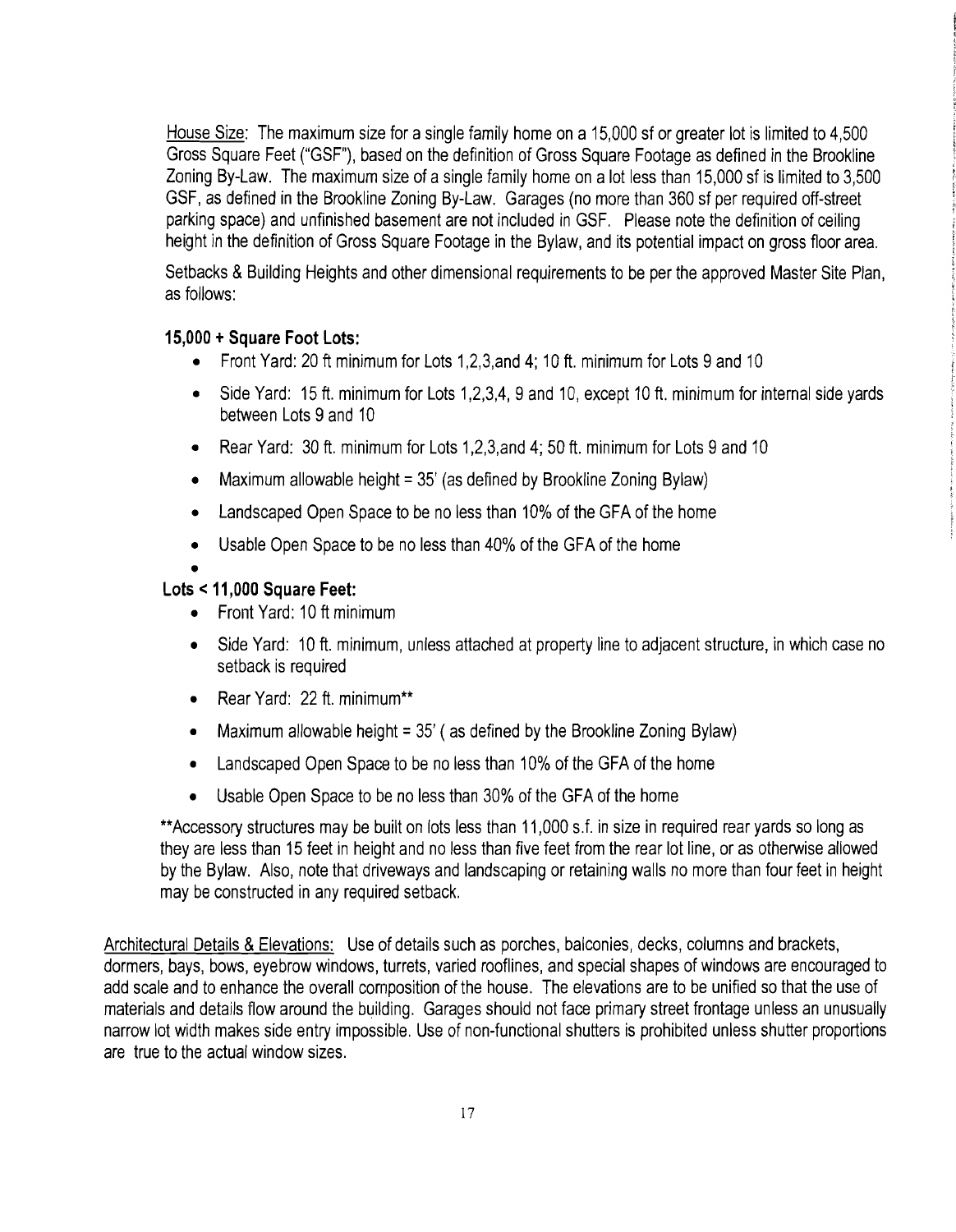Roofs & Dormers: Homes should have primarily sloped roofs, built of high quality materials, preferably of slate, tile, or shingle. Simpler roof forms (such as the hipped and gabled roof) broken up with dormers, evebrows, chimneys, and other architectural features are strongly preferred over large, multiply-gabled and complex roof forms reflective of speculative builder "McMansions." Fiberglass shingles are acceptable only if they are high quality, architectural grade shingles. Fiberglass shingles "toned" with shadow lines to appear like slate are strongly discouraged. Synthetic slate materials are acceptable. Gutters and downspouts should be painted metal, zinc, or copper, and of ascale and quality commensurate with the scale of the home. Flat roofs are discouraged except on subordinate masses such as projected bays, balconies, or decks. Chimneys should be used to enclose all metal pipe fiues, and appear as masonry or be clad in appropriate wall or roof materials. Metal projections can be visible at the termination only. Where possible, roof venting, vent pipes, exhaust fan vents, and the like should be located on rear slopes to be less visible from the public ways. Visible venting shall be of a material and/or color to blend with the adjacent wall/roofing material.

Doors & Windows: Doors and windows shall be of high quality, befitting a gracious single family home in the Fisher Hill neighborhood. Vinyl or metal (including aluminum) windows are strongly discouraged. High quality wood or clad wood windows and doors are strongly recommended. If mullions or muntins are appropriate given the proposed architectural style, only true divided lite or exterior applied mullions/muntins are allowed. The main entry door(s) should be wood, either stained, clad, or painted, and be of significant scale appropriate to the architectural style of the home. Sidelights and/or fan lights are strongly encouraged. Sliding glass doors are discouraged, especially on street-facing facades

Accessory structures & Outbuildings: Outbuildings and/or accessory structures are allowed in a style and in materials compatible with the main structure, or otherwise in conformance with these guidelines. See Zoning By-Laws for further restrictions and/or requirements.

Wall Materials & Colors: Use of high quality siding materials is required for all surfaces in order to maintain the visual integrity of the neighborhood, either natural materials and/or high quality simulated materials. Brick, stone, clapboard, and shingles are preferred wall materials. No vinyl or aluminum siding is allowed. Stucco may be used as foundation parging or as part of the building siding. Simulated stone or thin veneer stone is allowed provided that it has astructural appearance rather than aveneered look. Man-made cementitious siding products and/or simulated wood trims are acceptable, so long as they are well-detailed with appropriately scaled trim, corner boards, fascias, etc.

#### **Siting, Landscape, &Environmental Guidelines**

General: The Town of Brookline has approved a Master Site Plan that establishes certain requirements for all single family lots as well as the overall concept of the Olmsted Hill development. Landscape improvements and plantings for individual home sites at Olmsted Hill must be consistent with the character and quality of Olmsted's landscape legacy - the preference for a naturalistic landscape -- and the original vision for Fisher Hill, which is to emphasize the natural features of each lot to enhance the quality and attractiveness of this quiet, gracious residential neighborhood. Plantings should help to knit each house to its surroundings. The landscape design should reflect the individuality of each home, while remaining compatible with the neighborhood as awhole.

Maintenance, and Landscaping of Unbuilt Lots: All home sites at Olmsted Hill shall be maintained in a neat and well-kept condition at all times. If construction has not begun on a lot within one year from the time of conveyance from the developer and plans for construction are not in an active design review process as set forth herein, such lot shall be landscaped using a mix of lawn or meadow and woodland plantings to augment the existing plantings on the lot, the design of which interim landscaping shall be approved by the Planning Board through the design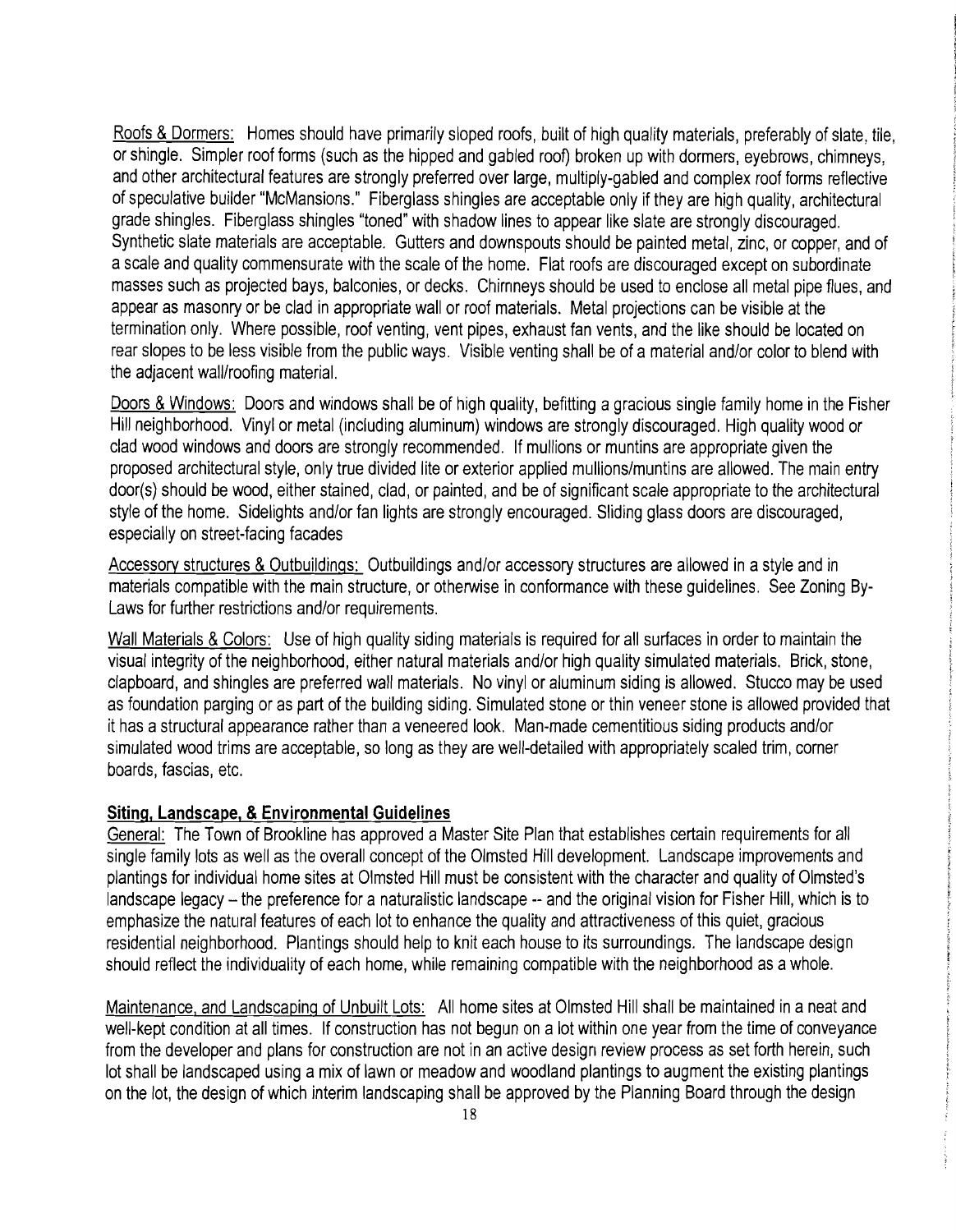review process set forth herein, and such landscaping shall be maintained continuously until construction begins. In such case, no existing trees or other vegetation may be removed prior to approval of a landscaping plan by the Planning Board, other than as reasonably necessary to maintain the existing plantings in good condition. Compliance with these requirements shall be enforceable by the Town of Brookline under a Covenant running with the land to be recorded at the Registry of Deeds upon conveyance of the lot.

Lot Use: Each single family lot is permanently restricted for those uses allowed in the S-15 sub-district of the Brookline Zoning By-Laws, as modified by the Fisher Hill Town-Owned Reservoir Site Mixed Income Housing Overlay district. No lot may be subdivided at any time. Lots for single family homes may be combined; however no single building may have a Gross Floor Area greater than 4,500 square feet, except on Lot #11 which is intended for multifamily development.

Preserve Existing Vegetation: Proposed building and landscaping plans must preserve existing specimen trees and significant existing border vegetation, wherever possible.

Green Buffer for Reduced Side/Rear Setbacks on 15,000 sf or Larger Lots: If a home is being proposed to be constructed on a lot 15,000 sf or larger, with a rear setback of less than forty (40) feet, or a side setback of less than fifteen (15) feet, then a densely-vegetated visual buffer shall be planted along the property line(s) where such reduced side/rear setbacks are proposed, incorporating existing trees of significance wherever possible, and consisting of a variety of deciduous and coniferous species appropriate to the specific boundary conditions, layered for visual interest, and of a depth and planting heights to create an effective visual screen, as determined by the Planning Board. Consideration shall be given to growth rates and the topographical relationship to abutting properties, as well as to shadow impacts on the property and neighboring properties.

Grading & Drainage: Conformance with all applicable zoning, building, or environmental regulations and codes with respect to grading and drainage is required. In addition, reasonable efforts must be made to integrate the building and all site irnprovements with the natural topography of the site to enhance the appearance of each home site, in careful consideration of the neighborhood context. All roof drainage must be controlled on site using a sub-surface drainage system consisting of drywells or rainwater collection and storage systems. Landscaping improvements should be designed to prevent erosion and run-off to adjacent properties.

Parking: Garage parking for a minimum of two cars must be provided on each lot. No carports are allowed. Note that no on-street parking is allowed overnight in the Town of Brookline.

Driveways: Driveways should be constructed to be no wider than is necessary, and of a material that is consistent with other driveways in the neighborhood. No more than one (1) curb cut is allowed per lot, which should be no wider than twelve feet (12'). Concrete paving is strongly discouraged, unless it is exposed aggregate. The use of permeable paving systems is encouraged. The use of pavers made of architectural concrete, brick, stone, or cobble is encouraged.

Walks, pathways, porches & terraces: Walkways and paths should be of appropriate dimension, and constructed of high quality materials appropriate to the neighborhood. Concrete walkways and sidewalks are not allowed, unless constructed of exposed aggregate concrete. The use of permeable paving systems is encouraged. The use of pavers made of architectural concrete, brick, stone, or cobble is strongly encouraged.